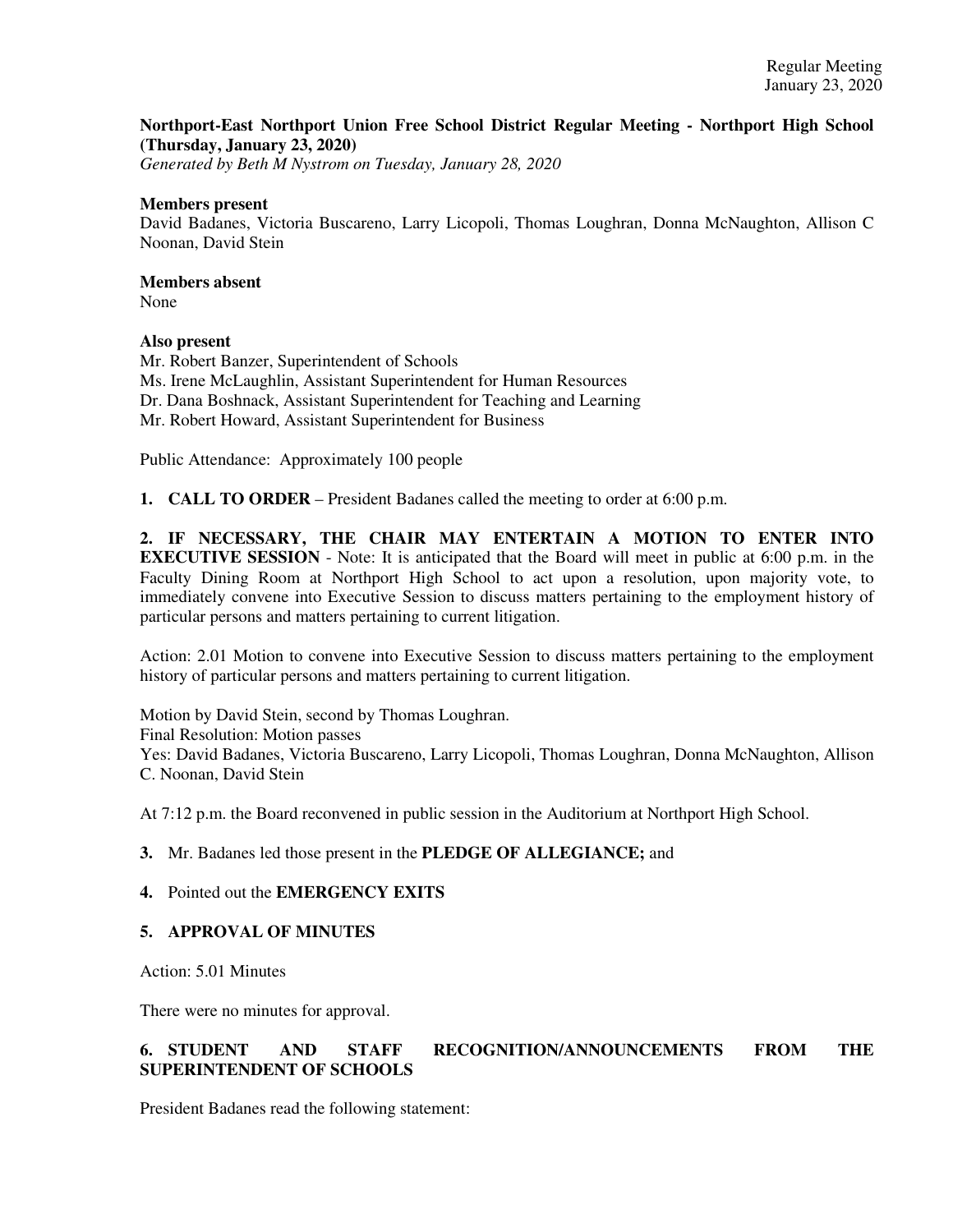On behalf of my Board of Education colleagues, I would like to reiterate our full support of Mr. Banzer's recommendation to close Northport Middle School for the remainder of the year. The issues surrounding Northport Middle School have spanned decades and although we have been assured to date that the building meets the standards for occupancy, new test results and ongoing testing left us with many unanswered questions. Those unanswered questions led us to unanimously support the decision made by Mr. Banzer.

I would like to offer my sincere thanks to Mr. Banzer, the administrative team and all of the faculty and staff who came together within the past few days to ensure that a solid plan was in place to welcome students at their new buildings today. They dedicated tireless hours to preparing the new classrooms, reviewing schedules and working out the fine details of the transition. This was no small undertaking so on behalf of the Board, we thank you for your work.

As a Board, we realize that this is a difficult time for many of our families and that the situation has been unsettling for Northport Middle School students. I thank you for your patience, understanding and cooperation as we work through this transition process. I was proud to see that everyone – including administrators, teachers, staff members and students – made Northport Middle School students feel welcomed as they arrived at school today. That is the true spirit of the Northport-East Northport community.

With that said, I would like to turn it over to Mr. Banzer, who will share his thoughts and provide us with an update on how today went.

Superintendent Banzer read the following statement:

Good evening and thank you for being here with us tonight.

I realize that there have been many feelings running through out community over the last several days, given the information that our families have been asked to absorb. What we are experiencing is highly stressful and emotional for many, and I fully recognize how this decision may affect all involved. However, we believe it was in the best interest of our students and staff that the decision be made to close Northport Middle School. We realize that this is a substantial undertaking, and it is our main goal to minimize the disruption to our students and staff to the furthest extent possible.

As many of you here know, there is a long history of concerns at Northport Middle School dating back decades. Despite those concerns, assurances by our consultant and the NYS Department of Health unequivocally stated that NMS met standards for school occupancy, and yet those questions remained. Those questions led to the creation of a subcommittee that has been charged with defining and advising what type of testing will be done at NMS and conducting a comprehensive review of all district assessments, testing and information to date.

At our January  $9<sup>th</sup>$  meeting, the Testing Plan was presented to the Board and Community. Recent test results from that plan showed elevated levels of mercury and benzene in the sediment samples that were taken during the initial testing phase. Both findings are at actionable levels per the Suffolk County Department of Health Services and will require remediation. In addition to the soil sampling, PWGC conducted preliminary air testing which indicated no observable detection of VOCs (volatile organic compounds) inside the building or from the cesspool & leaching sediment samples.

We also realize that the full testing picture is in development and different tests are/were happening simultaneously. For instance, what was not known – and is not yet known – are the results of the air quality tests and moisture tests, which were being conducted at the same time – and what they might reveal. We also know that further testing is underway, and a full report will not be made available to us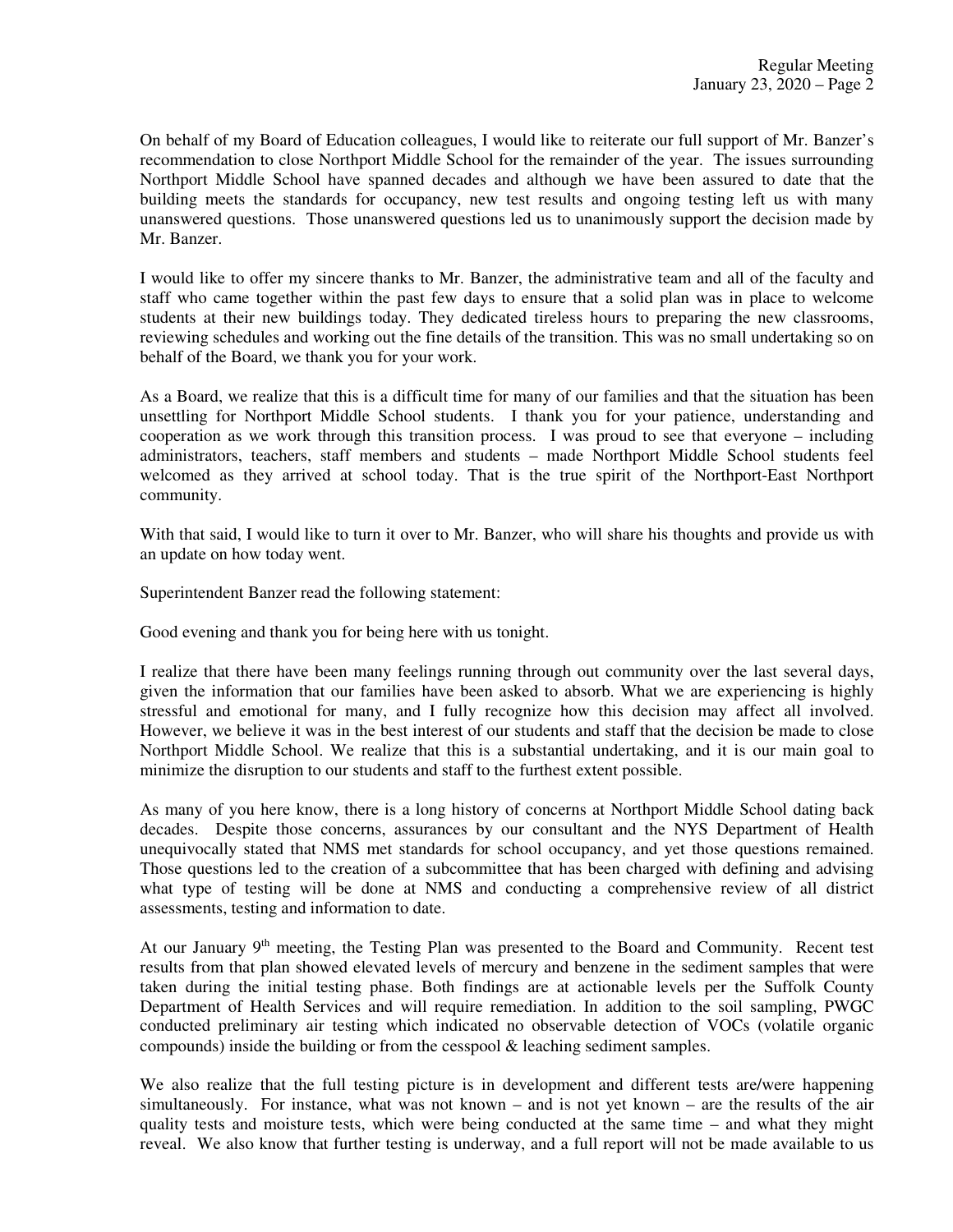until late March/early April. This causes a great deal of anxiety for everyone associated with the building as we await the results.

Base on a review of the history of issues surrounding NMS, ongoing testing, preliminary results and remediation that has yet to take place, and my consultation with our Board of Education, I felt that the most prudent action to take was to close the school for the remainder of the year. I know it has been disruptive. I want to thank you for your patients and flexibility as we make this transition.

I'd like to thank the Board for their support. And on behalf of the Board we would like to thank the administration, faculty and staff who have worked tirelessly and unceasingly, since Saturday, on behalf on our students and community. I don't know if I can accurately express the level of commitment, dedication, time and attention to detail that the administrative staff, our faculty, our buildings  $\&$  grounds and maintenance crews have put in over the last five days. It is truly inspiring and I want to thank them from the bottom of my heart.

## **7. SPECIAL REPORTS**

Presentations: 7.01 Northport Middle School Relocation Update

Mr. Banzer stated that today was day one of the relocation of students and overall it went pretty well. There are a tremendous amount of logistics that had to be worked out and the more challenging was transportation. Bus routes were already in place and now buses that were traveling to one school now had to travel to three schools. There are still some pieces of transportation that need to be refined. The students and staff at the high school, East Northport Middle School and Norwood Avenue School welcomed the faculty and students from Northport Middle School. It is a dynamic process and the district will continue to work through it.

Mr. Paul Boyce of PWGC gave an overview of the information provided regarding the testing at Northport Middle School. Benzene was found in septic tanks on the southern and eastern sides of the school. It was found in the septic tanks which have a solid bottom and top. They do overflow into leaching pools which have not been sampled yet. It was found in the solid samples inside the tanks. They do not know the source, how it got into the tank or how long it has been there. They did not find toluene so he does not suspect it is gasoline. Mr. Boyce stated it is a low level even though it's above the county action level. They did not find organic vapors. The samples were taken out of the tank and no vapors were found. It is highly organic in nature and found in many septic systems. The southern tank is located approximately 20 feet from the building and the eastern tank is located approximately 20-40 feet from the east side of the gym. The depth is approximately 10-12 feet. They were screening with field instruments for VOCs as well and there was no detection. They screened every room inside the building with the same instruments and no VOCs were detected. Mr. Boyce stated that he did not recommend that the building be closed.

In response to a question about a pathway for contamination into the building, Mr. Boyce stated that there is a potential but have not confirmed or denied it and they are investigating. They have performed indoor air quality testing, collected sub slab vapor testing, and summa canister testing. The summa canisters were placed Thursday into Friday and then Friday into Saturday. They did seven control samples. So instead of doing all 50 when the staff and students were out, they did 7 samples, two outside, five inside while the students and staff were occupying the building. That was Thursday night into Friday, a 24 hour sample. They did get those results back and they did not see anything noticeable, nothing jumped off the page, nothing that exceeded any type of standards. Benzene was non-detect in all of them. Anything they did see was in the single digits essentially, mcg/cubic meter which is very low.

Mr. Boyce stated that the full report should be available sometime in March.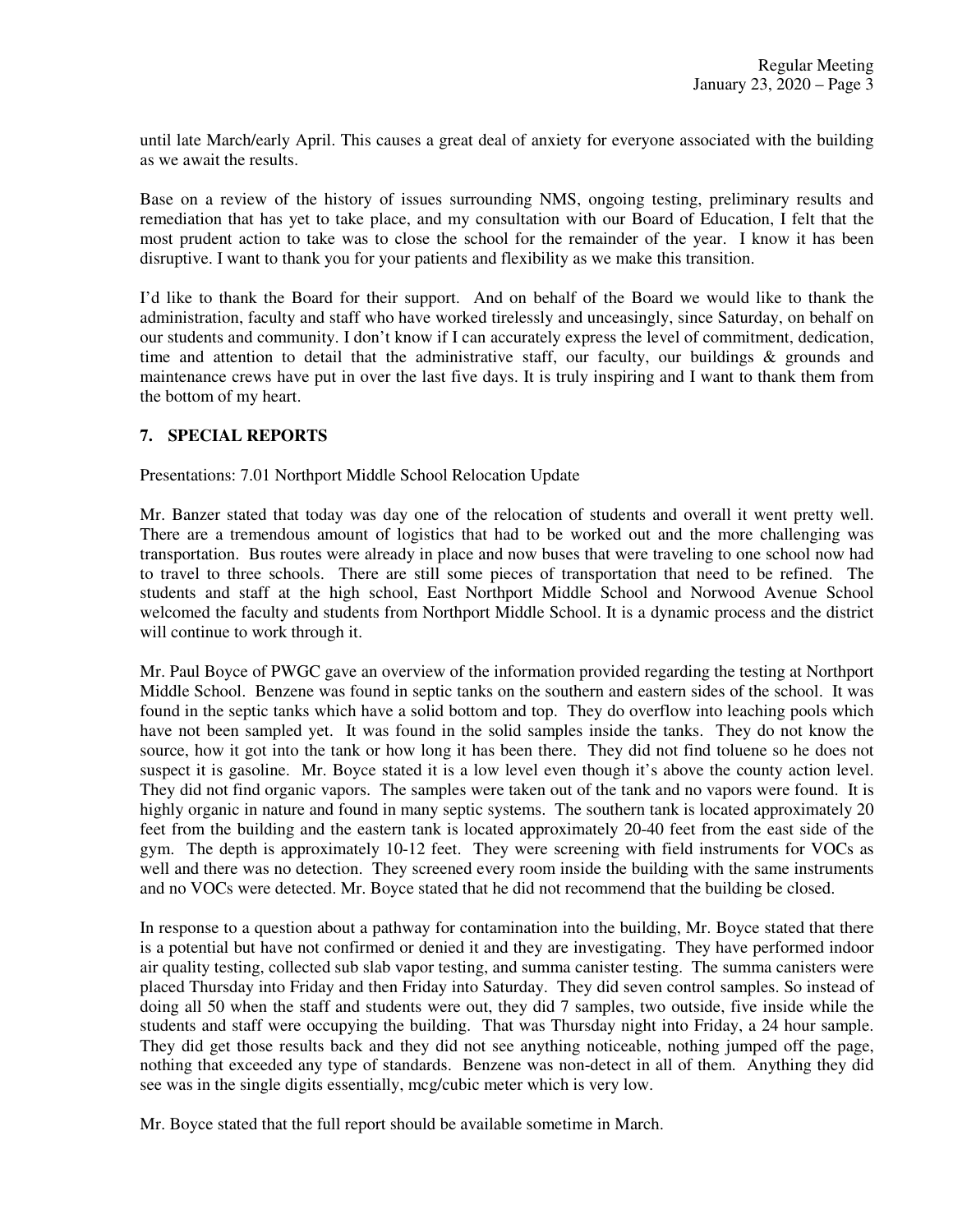Superintendent Banzer stated that questions will be taken from Northport Middle School parents only at this time.

| Julie Hendricks-Atkins<br>Parent | Stated that everyone on the Northport Middle School staff have been<br>wonderful and supportive. It's been a roller coaster of emotions and<br>students are feeling shock and sadness over the loss of the school and<br>anxiety over uncertainty. Asked that remediation be conducted swiftly<br>and completely and open the school in September so the kids can go back<br>to Northport Middle School.                                                                                                                                                           |
|----------------------------------|--------------------------------------------------------------------------------------------------------------------------------------------------------------------------------------------------------------------------------------------------------------------------------------------------------------------------------------------------------------------------------------------------------------------------------------------------------------------------------------------------------------------------------------------------------------------|
| Moriah Heuer<br>Parent           | Stated that she applauds Superintendent Banzer as well as the Board of<br>Education. She continues to be upset that it was necessary to close<br>Northport Middle School and thanked the Superintendent for finding a<br>way to have the $6th$ graders in the same building. Asked what would be<br>exposure to benzene when pumping gas at a gas station, what the Board<br>plans to do about news crews showing up at an elementary school, and if<br>there is a plan in place to deal with parents who show up at elementary<br>school dressed in hazmat suits. |

President Badanes stated that the media has every right to go on public property and that there will be increased security at the school. Mr. Badanes noted that one of the hardest decisions was to close the school.

Laura Petronella Stated that her children went to Northport Middle School and one is in 8<sup>th</sup> Parent grade now. They were unfairly uprooted from school unexpectedly and it is quite upsetting to all parents. Asked why 660 students were uprooted before a full report was completed. There were no VOCs, nothing determined in the air, and this doesn't seem to be an immediate health effect on students. Ms. Petronella stated the students don't have a science lab at the high school, no lockers and they feel like prisoners in H wing.

Mr. David Storch, District Chairperson of Science and Technology, stated that they are working on a schedule with every science teacher to get students in the labs and there will be no difference in the delivery of the curriculum.

Mr. Dan Danbusky, Principal Northport High School, stated that H wing does have lockers and Dr. Hoss is working to get the students lockers.

Katie Lessig Commended the hard work the Board, Administration and staff put into Parent making the transition as smooth as possible. Her son is 5<sup>th</sup> grader now and preparing for graduation from elementary school and asked if that will continue. Asked if there was any possibility that if PWGC comes back in March and says school is clear, would school be opened again.

Mr. Banzer stated that to disrupt everyone again would be tremendous. The moving up ceremonies will not change. The Future Study Committee is working on how we could deliver the programs more efficiently and from that study there could be changes in the buildings. We do not have answers yet.

| Michael Ciszek | Stated that the efforts by teachers and administrators was herculean.            |
|----------------|----------------------------------------------------------------------------------|
| Parent         | Asked what is going to be done to address children's issues. The 7 <sup>th</sup> |
|                | grade had a very difficult lunch period with overcrowding. Is there a            |
|                | process for feedback and things come up.                                         |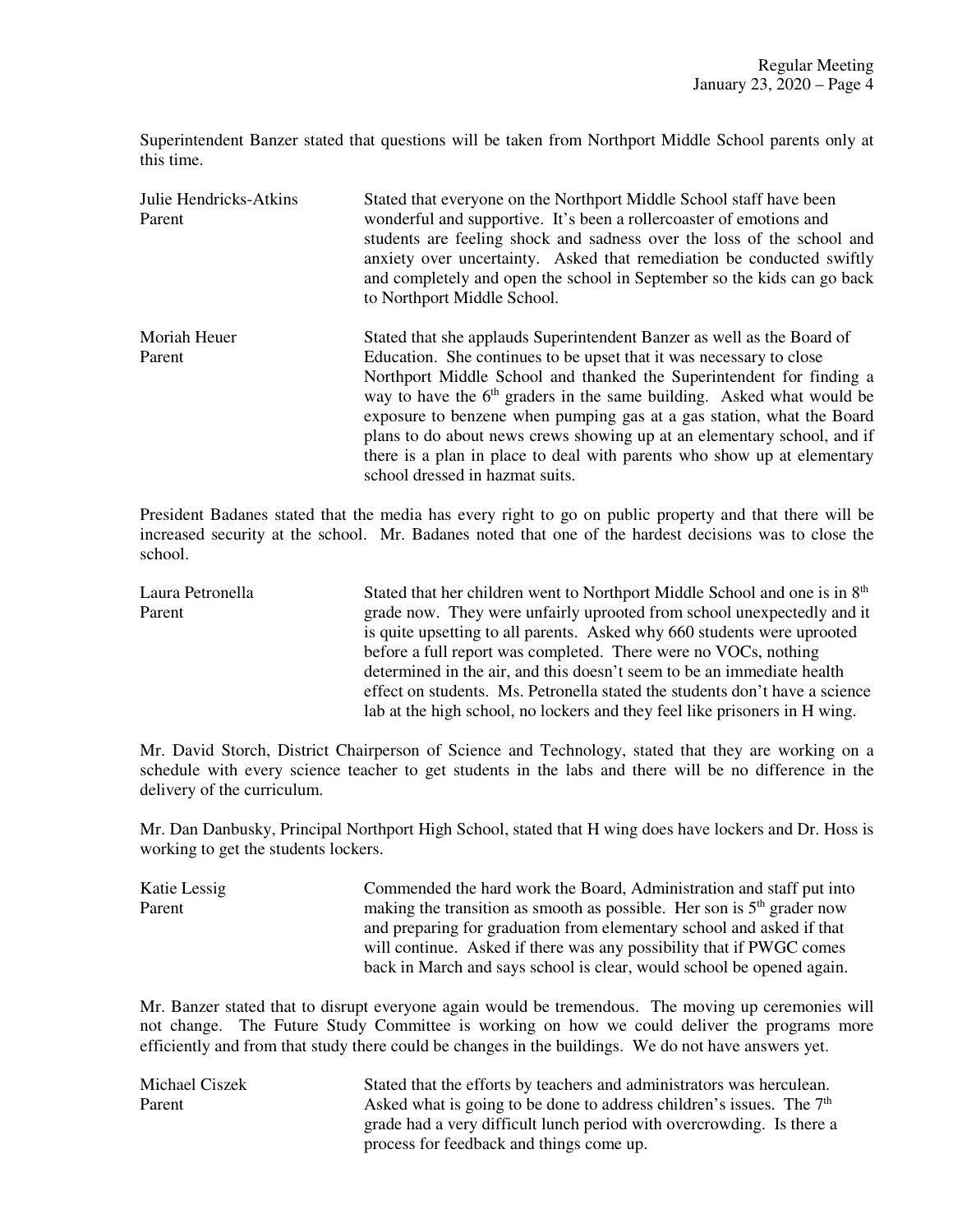Mr. Banzer stated that they should let the building principal know of any issues and they are working to refine things.

Phyllis Clements Stated that she is stunned to hear that there was zero detection of any Parent toxins or VOCs that would affect children and that the closure has had a tremendous impact on the children. Her children's lives have been completely uprooted and they have been profoundly impacted by this decision. Stated that she is extremely concerned about the social emotional health of the students and asked what the District is going to do to alleviate stress on students.

Dr. Timothy Hoss, Northport Middle School Principal, stated that he understands the challenges and sees the impact it is having on the kids. Dr. Hoss stated there is much to celebrate and kids are so resilient. The 7<sup>th</sup> graders are going to Greenkill, there are many other assemblies planned, and a canteen is coming up next week. We have to make it work and show the kids we can make it work.

A parent asked if students who live close to the William J. Brosnan School could walk instead of taking the bus. Mr. Banzer asked her to let Dr. Hoss know that is going to happen.

Presentations: 7.02 2020-2021 Budget Overview

Superintendent Banzer presented the 2019-2020 Budget Overview. Mr. Banzer stated that the budget priorities are to present a budget that supports the mission, vision, core beliefs and priorities of the district.

Mr. Banzer reviewed the budget development calendar:

January  $23<sup>rd</sup>$  – budget overview

March  $5<sup>th</sup>$  – budget discussion on buildings & grounds and transportation

March  $12<sup>th</sup>$  – budget discussion on instruction, technology, BOCES and Special Education

March  $19<sup>th</sup>$  – budget discussion on personnel & benefits

March  $26<sup>th</sup>$  – budget discussion on revenue, fund balance and reserves. Preliminary public hearing to receive public input on budget

April  $7<sup>th</sup>$  – committee of the whole to consider and discuss public input at Preliminary Hearing and reconvene into public session to finalize budget

May  $7<sup>th</sup>$  – hearing on finalized budget.

May  $19<sup>th</sup>$  – budget vote.

Mr. Banzer reviewed the prior budget history: In 2014-2015 the budget was \$159,109,341, a 1.60% increase. In 2015-2016 the budget was \$159,588,325, a 0.30% increase. In 2016-2017 the budget was \$161,380,833, a 1.12% increase. In 2017-2018 the budget was \$163,306,840, a 1.19% budget increase. In 2018-2019 the budget was \$166,810,381, a 2.15% increase. In 2019-2020 the budget was \$171,077,688, a 2.56% increase.

The budget expenditures for 2019-2020 are made up of personnel costs (53%), benefits (24%), and combined categories (23%) which includes Buildings and Grounds, Security, Special Education, BOCES, Instructional Technology and Central Administration.

Expenditure considerations for the 2020-2021 budget:

- Salaries are rolled over at this point in the process. Retirements/efficiencies will be factored in throughout the process.
- Contract negotiations with multiple bargaining units.
- TRS Employer Contribution is expected to increase from  $8.86\%$  to  $(9.25\% 10.25\%)$ .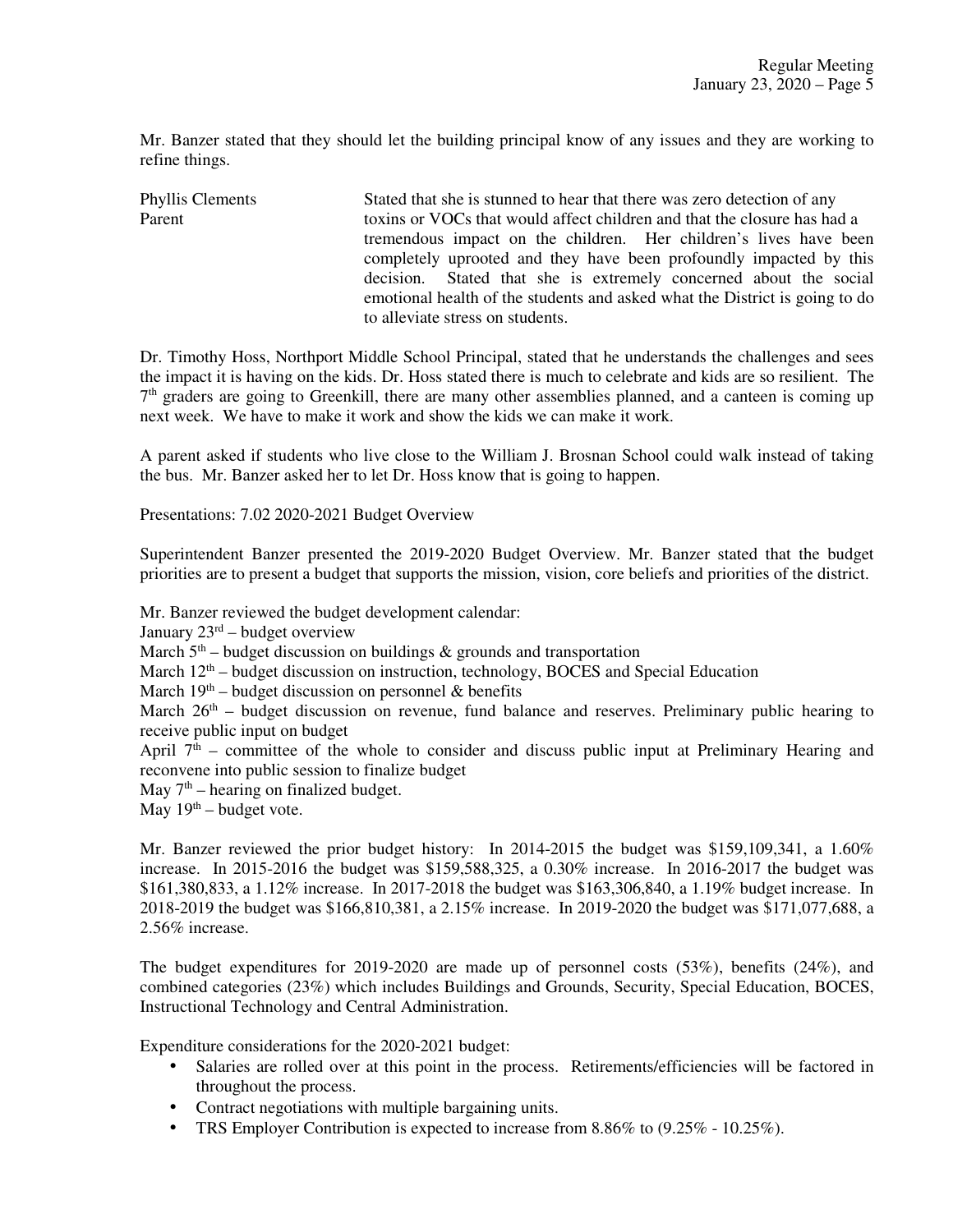- Health Insurance increase was lower than expected but health insurance retirement incentive and potential overcorrections in premiums are anticipated cost drivers.
- Increase to debt service.
- Anticipated increases to energy costs.

The revenue history was reviewed from 2015-2016 to present. In the 2019-2020 budget the sources of revenue comprised of the following: Tax Levy \$149,717,642 (88%), State Aid \$16,130,805 (10%), Assigned Fund Balance \$2,375,000 (1%), Use of Reserves \$336,721 (0.1%), and Miscellaneous Revenue \$2,517,500 (1%) - Interest Earnings, Rentals, Fees, Tuition, Health Services, etc.)

The tax levy revenue source history was reviewed. In 2014-2015 the tax levy increase was 1.99% (allowable tax levy limit was 2.18%). In 2015-2016 the tax levy increase was 1.15% (allowable tax levy limit 1.81%). In 2016-2017 the tax levy increase was 0.50% (allowable tax levy limit 0.55%). In 2017- 2018 the tax levy increase was 1.46% (allowable tax levy limit 1.67%). In 2018-2019 the tax levy increase was 2.10% (allowable tax levy limit 2.38%). In 2019-2020 the tax levy increase was 2.56% (allowable tax levy limit 3.22%). The 2020-2021 tax levy is to be determined.

The Governor's executive proposal for 2020-2021 includes state aid of \$16,238,006. The tax cap (levy limit) growth factor is 1.81%.

Mr. Robert Howard, Assistant Superintendent for Business, stated that debt service is driving the increases and a lot of the budget is in the bond anticipation notes. State Aid is approximately a \$100,000 increase from last year.

Mr. Banzer stated that the budget planning could be impacted by LIPA, declining enrollment and future study recommendations. There are pretty significant challenges facing the district. The tax certiorari law suit has concluded. Negotiations between the Town and LIPA and the school district are ongoing. Mr. Banzer stated that he is unable to discuss anything further regarding the negotiations. The trial between the Town and LIPA has concluded but no decision has been made as of yet. The District is actively looking at solutions for the program of study and how to deliver that.

There was a discussion regarding State Aid, TRS, LIPA, core values and beliefs, recommendations of future study committee, building aide, impact of LIPA settlement on programs.

**8. COMMUNICATION**S - Please Note: This is the opportunity for persons who had written letters to the Board to speak to the Board regarding the issues raised in their communications. Speakers are asked to keep their comments brief, and to speak no longer than 5 minutes.

There were no communications to the Board requiring Board action.

Name Comment

**9. PUBLIC COMMENT/PARTICIPATION** - Please Note: Community members are invited to share their questions, comments, or concerns with the School Board. When speaking, citizens should state their name and address for the record and limit their presentation to 5 minutes. Where possible, the Board will answer factual questions immediately. A written response may be provided when information is not available. If a response would involve discussion of Board Policy or decisions which might be of interest to citizens not present at the meeting, the Board may place the item on a future meeting agenda.

Denise Filaski Asked if the contract with PWGC was available to the public and if any part of the Resident request of the environmental company include water backing up into the middle school.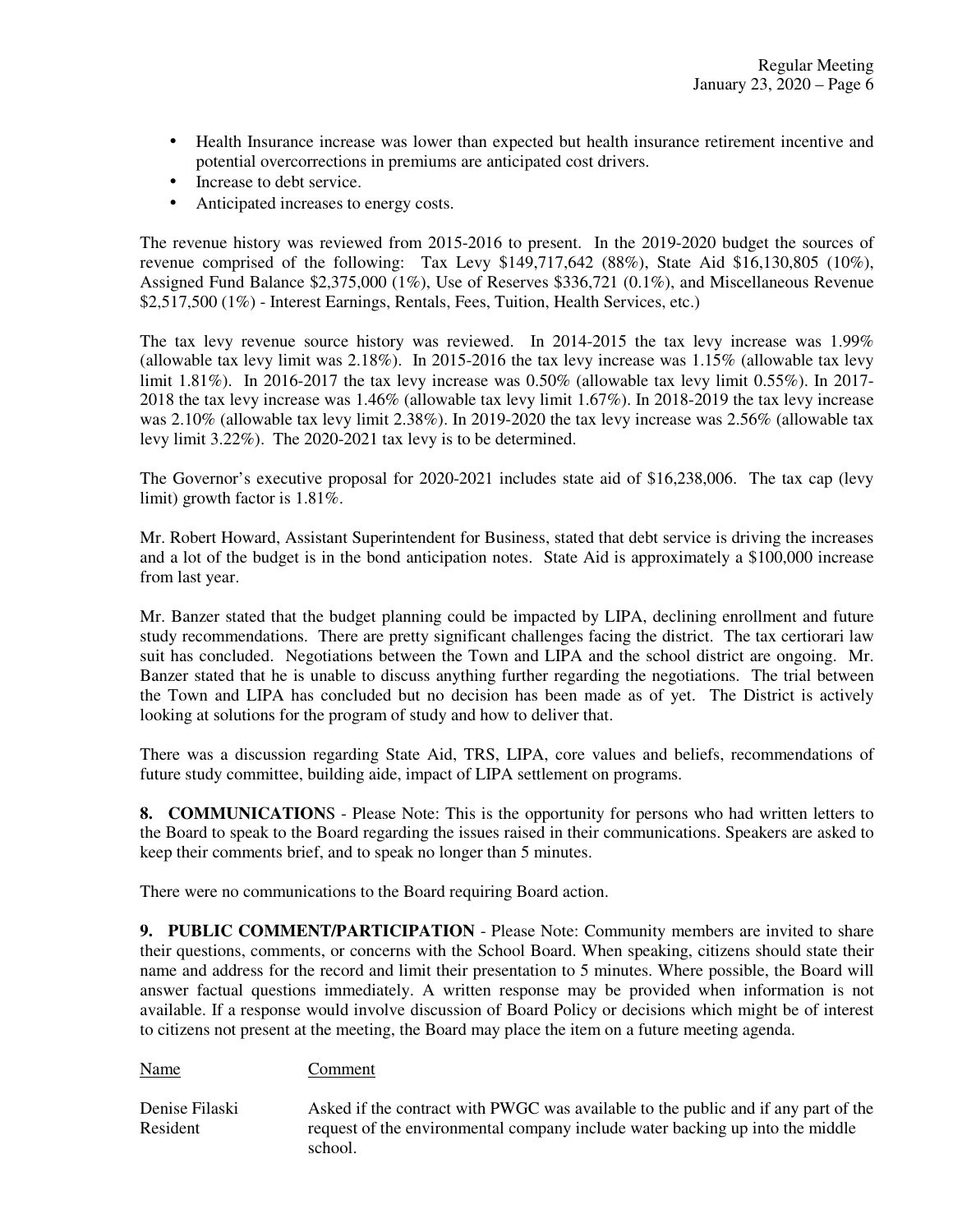| Alex Seaton    | Stated that she has a 7 <sup>th</sup> grader at Northport Middle School and was disappointed             |
|----------------|----------------------------------------------------------------------------------------------------------|
| Parent         | in the decision to close the school. She stated that it is absurd that no one listened                   |
|                | to the facts. She hopes the school reopens in September.                                                 |
| Julie O'Connor | Asked what the plan is for September for the current 5 <sup>th</sup> graders at Bellerose going          |
| Parent         | into 6 <sup>th</sup> grade and zoned for Northport Middle School, and for all 6 <sup>th</sup> grades for |
|                | next year.                                                                                               |

Mr. Banzer stated that they are looking into everything in terms of reconfiguration and will have a better understanding of what things will look like in the spring.

- Diane Motchkowitz Stated that the Board did the right thing to close the school. Twenty years ago she<br>Former Resident stood in front of the Board with her concerns about Northport Middle School. stood in front of the Board with her concerns about Northport Middle School. She had her child transferred to East Northport Middle School because he was sick. It has been a sick building for over twenty years and needs to be wiped from the face of the earth.
- Warner Frey Thanked the Board and Superintendent for the hard work done and special thanks Parent to the Northport Middle School staff and families. The main goal is to find out what is going on, remediate it and get the building open again. Facts come first and emotions need to come secondary. There has been enough rhetoric spewed on this subject.
- Nicole Raganella Asked if the decision to close Northport Middle School was based on emotions or Parent facts, when will the public have an opportunity to address questions regarding the testing, and if there is a special process for the public to submit questions to the testing company.

President Badanes stated that there were many factors in Mr. Banzer's decision to close the school. He informed the Board of his decision and there was not disagreement to his decision. There was no formal motion by the Board. The public will have an opportunity to address questions to the testing company when they present their final report.

Mr. Howard stated that there is an email address to submit questions to the subcommittee.

Denise Schwartz Thanked the Board for making the right decision to move the students and staff<br>Parent out of Northport Middle School while the testing was going on. Agreed that not out of Northport Middle School while the testing was going on. Agreed that not allowing the public to ask questions of the testing company was not fair. The benzene actionable benzene level is frightening and asked if the subcommittee and board received any other testing results.

Trustee Licopoli stated that it was requested by PWGC to not fully disclose all the findings until the full report is presented.

| Christine Zarko | Thanked the Board for giving the Northport Middle School parents an opportunity    |
|-----------------|------------------------------------------------------------------------------------|
| Parent          | to speak first. Asked what is the plan to retain middle school teachers and staff. |

Mr. Banzer stated that there will be no change in staffing this year. There may be other issues and factors that may plan into staffing in budgeting for next year.

Tammie Topel Asked what other chemicals were found in the septic tanks, what were the levels. Resident Asked why they were not able to ask questions of the environment firm and there is a lack of transparency.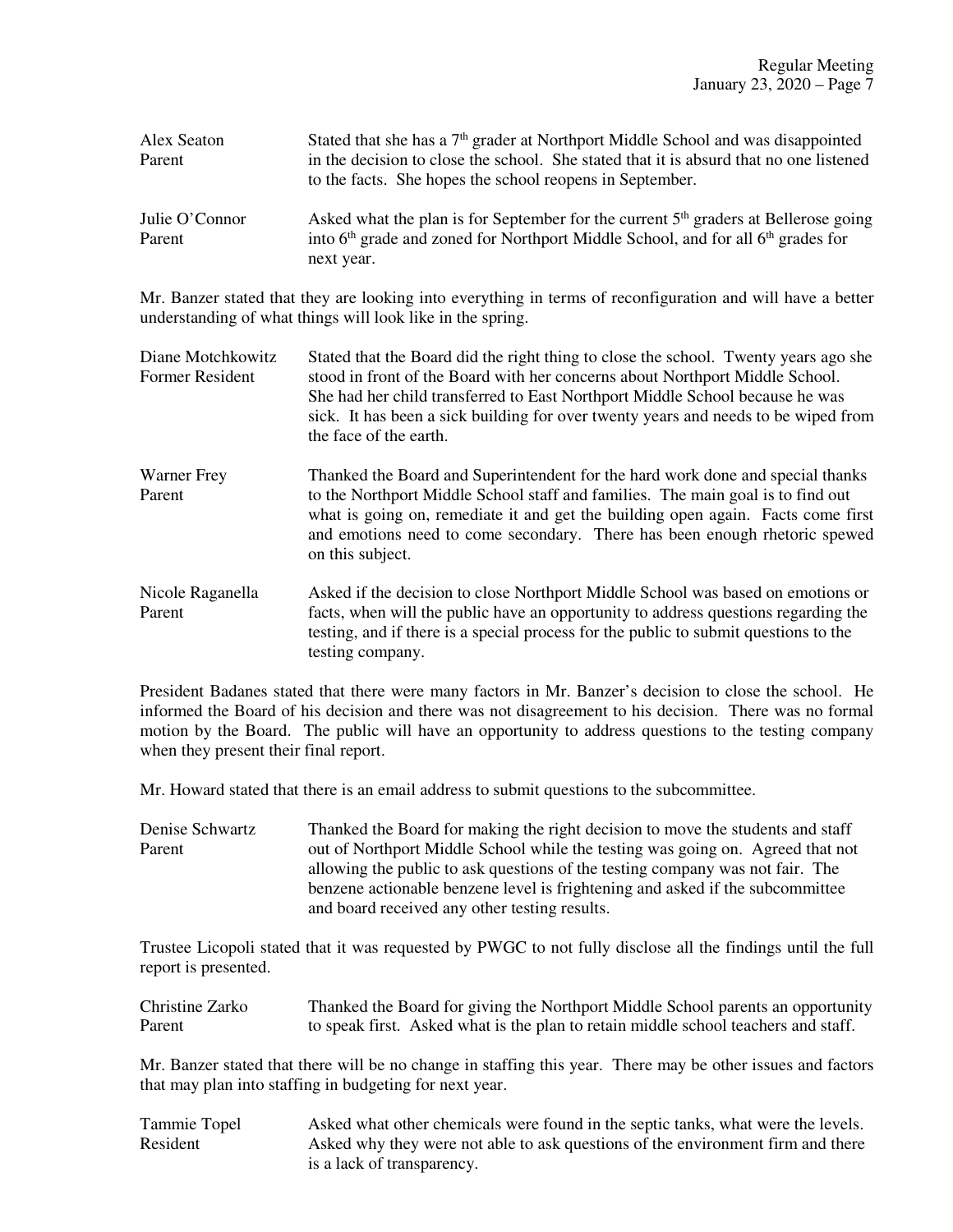Trustee Licopoli stated that when the Superintendent consulted with the Board regarding closing Northport Middle School he did it professionally. PWGC found benzene and did further air testing and grab samples with nothing detected.

Bethany Watts Stated that Northport Middle School is a public school. The buildings and Parent grounds are owned by the public, owned by the people who send their children to the school. There has been a legacy of issues. She strongly urged the Board of Education not to create further harm to the community by making offhanded and hurtful statements and pushing it under the rug. In April 2017 air tests in K wing came up with benzene and triethylbenzene. What makes now different than three years ago when her child was still getting sick when there was benzene in the air.

Mr. Banzer stated that the Suffolk County Department of Health inspected the basement and subsequent testing showed no detect of benzene. The materials were removed, students were moved, and the wing was closed down and remediated.

Marianne Maltese Stated her children go to Commack schools and she is running for New York State Assembly. Asked if the NYSDEC has made an appointment to come and test the site. Stated that there is no charge to the school to do the testing and have environmental impact statement.

Mr. Banzer stated that the district has engaged the Suffolk County Department of Health and the New York State Department of Health.

| Leigh Boodoo | Asked about the Ocean Avenue air testing, why the boiler was removed and |
|--------------|--------------------------------------------------------------------------|
| Parent       | replaced, the source of lead and benzenes.                               |

Mr. Banzer stated that the final report was uploaded to the District's website, the boiler was replaced because it was old and inefficient, and a source may not be found.

Kristen Valenti Asked about the letter that was sent out last week regarding the New York State Resident Department of Health reaching out regarding the schools and stated that all schools should be tested.

Mr. Banzer stated that the New York State Department of Health reached out to inform him that they were expanding a cancer study specifically related to leukemia that they had received some information. It was reported that a number of graduates from 2016, in and around that class, had been diagnosed with leukemia. They had the information and wanted to take a deeper look. They are looking at the entire community. Mr. Banzer stated that this is separate from what is going on in the middle school.

Mr. Banzer stated that the District engaged the New York State Department of Health and the Suffolk County Department of Health back in 2017 when they were ready to reopen the K-wing. They shared the plan with the DOH and the results with the DOH. The DOH stated that it was ok for occupancy. The NYSDOH was just informing the District that they were going to expand their study. At Ocean Avenue, a maintenance worker was working on the sump pump and smelled No. 2 heating oil that prompted him to report it. The contents of the sump pump were removed and placed in barrels and JC Broderick tested the leaching pool. It is in the remediation phase now and it will be retested under guidance of the Suffolk County Department of Health. In addition, they did testing above and around the leaching pool and there were no detects of any VOCs.

Action: Extend Meeting at 10:30 p.m.

Recommendation to extend the meeting.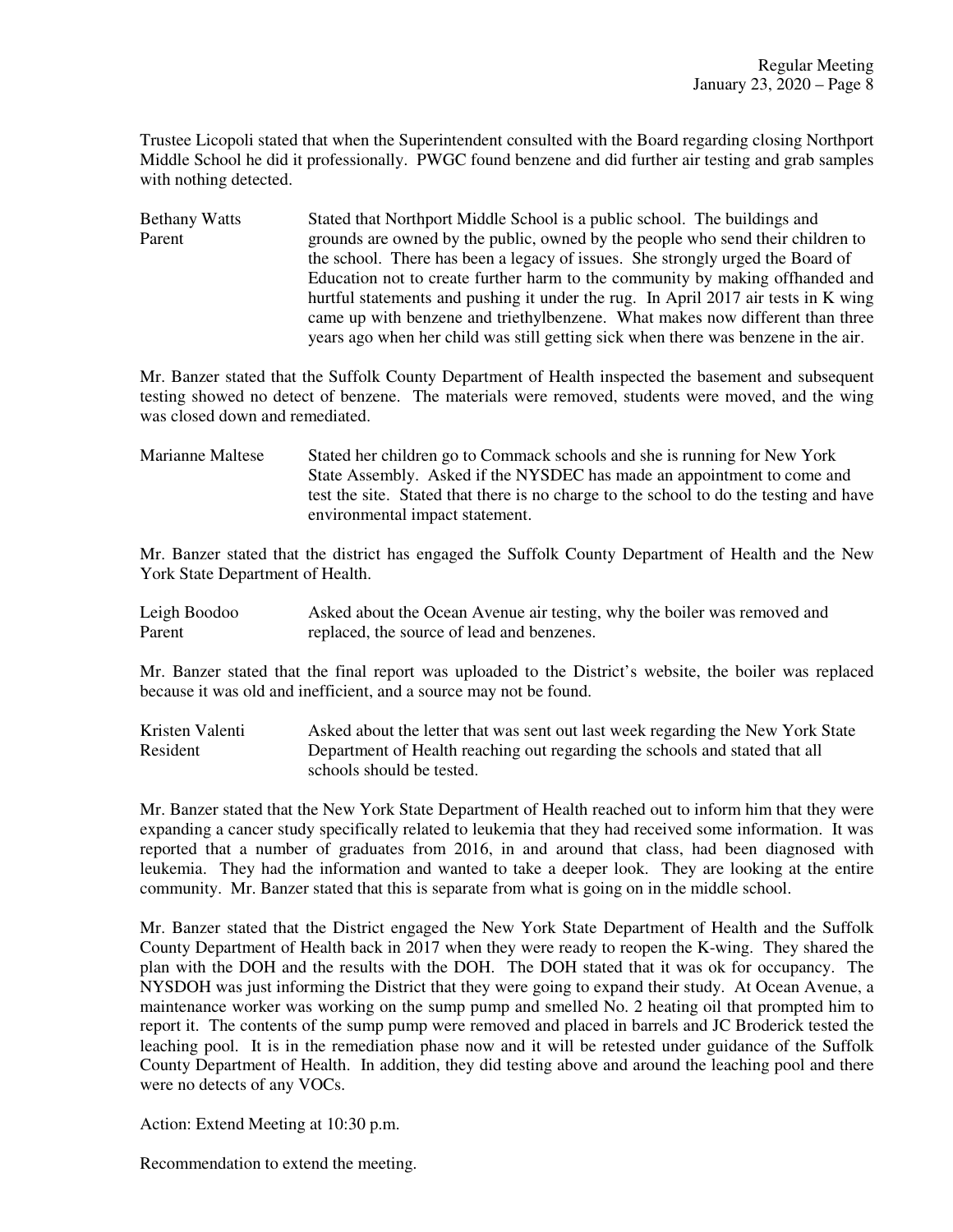Motion by Allison C Noonan, second by David Stein. Final Resolution: Motion Passes Yes: David Badanes, Victoria Buscareno, Larry Licopoli, Thomas Loughran, Donna McNaughton, Allison C Noonan, David Stein

Michelle Coggins Asked if there is a contingency plan, especially with the issue at Northport Middle Parent School and having to create a plan in a very short amount of time.

Mr. Banzer stated that there is a districtwide safety management plan in the case of an emergency. There are also building level plans which, according to New York State Regulations, are not available to the public.

Patricia Polenz Asked when the mercury came out how come action wasn't taken when those Resident results came out. Stated there are 60 cases of leukemia and blood disorders of kids who went through Northport Middle School. These are serious matters that the district needs to be transparent about.

# **10. SUPERINTENDENT'S REPORT, GENERAL - FOR BOARD ACTION**

Action: 10.01 Personnel Actions Report Recommendation to approve the attached Personnel Actions Report.

Motion by David Badanes, second by Thomas Loughran. Final Resolution: Motion Passes Yes: David Badanes, Victoria Buscareno, Larry Licopoli, Thomas Loughran, Donna McNaughton, Allison C Noonan, David Stein

Action: 10.02 Schedule of Voting Details Recommendation to approve the Schedule of Voting Details for the Budget Vote and Election of Trustees to be held on May 19, 2020

Motion by David Badanes, second by Thomas Loughran. Final Resolution: Motion Passes Yes: David Badanes, Victoria Buscareno, Larry Licopoli, Thomas Loughran, Donna McNaughton, Allison C Noonan, David Stein

Action: 10.03 2020-2021 School Calendar Recommendation to adopt the proposed 2020-2021 School Calendar

Motion by David Badanes, second by Thomas Loughran. Final Resolution: Motion Passes Yes: David Badanes, Victoria Buscareno, Larry Licopoli, Thomas Loughran, Donna McNaughton, Allison C Noonan, David Stein

Action: 10.04 Foreign/Overnight Travel with Student Recommendation to approve the following Overnight Travel with Students:

10.04.1 ESPN Wide World of Sports, Orlando, FL - February 5, 2020 - February 10, 2020 - Varsity Cheerleading

Motion by Allison C Noonan, second by Thomas Loughran. Final Resolution: Motion Passes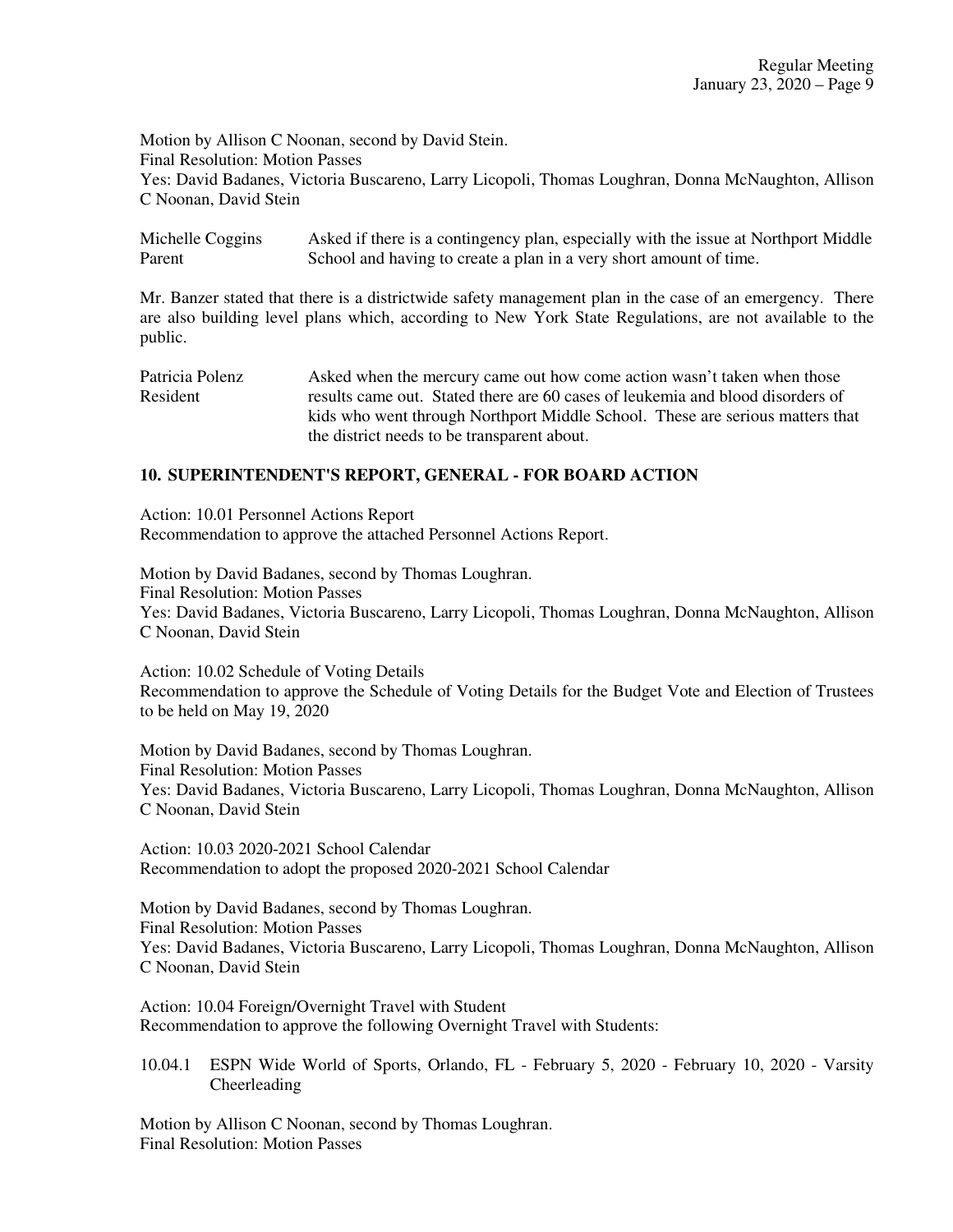Yes: Victoria Buscareno, Larry Licopoli, Thomas Loughran, Donna McNaughton, Allison C Noonan, David Stein Abstain: David Badanes

### **11. SUPERINTENDENT'S REPORT, FINANCIAL - FOR BOARD ACTION**

Action: 11.01 Omnia Partners

Recommendation to approve the following resolution to authorize the use of Omnia Partners Contract # R180201 for food service equipment, small wares, parts, design and/or installation:

"WHEREAS, OMNIA Partners has made available to other municipalities a contract for food service equipment, small wares, parts, design and/or installation; and

WHEREAS, said contract for food service equipment, small wares, parts, design and/or installation was let for bid consistent with the requirements of General Municipal Law, section 103; and

WHEREAS, the Northport-East Northport U.F.S.D. is permitted to utilize said contract in accordance with the terms and conditions of the bid and requirements of General Municipal Law, section 103; and

NOW, THEREFORE, BE IT RESOLVED, that the Board of Education hereby authorizes the purchase of food service equipment, small wares, parts, design and/or installation from OMNIA Partners contract #R180201 in accordance with the requirements of General Municipal Law, section 103."

Motion by Thomas Loughran, second by Victoria Buscareno. Final Resolution: Motion Passes Yes: David Badanes, Victoria Buscareno, Larry Licopoli, Thomas Loughran, Donna McNaughton, Allison C Noonan, David Stein

Action: 11.02 Urban Studies Field Trip Donation Recommendation to approve the following resolution:

"BE IT RESOLVED, that the Board of Education hereby gratefully accepts a donation of \$825 from Northport-East Northport residents, for the purposes of covering the cost of transportation for the Northport High School Urban Studies class field trip to New York City on December 19, 2019 and increase the 2019-2020 budget code A2110.4161.30.2903 by \$825 for this purpose.

BE IT RESOLVED, that the Board of Education hereby approves an increase in the revenue code A2705 of the 2019-2020 budget by \$825 with the understanding that this increase in revenue is the result of donations from Northport-East Northport residents."

Motion by Thomas Loughran, second by Victoria Buscareno. Final Resolution: Motion Passes Yes: David Badanes, Victoria Buscareno, Larry Licopoli, Thomas Loughran, Donna McNaughton, Allison C Noonan, David Stein

Action: 11.03 Judith Tracy Memorial Scholarship Fund Donation Recommendation to approve the following resolution:

"RESOLVED, that the Board of Education accept a donation of \$1,000.00 from Mark Tracy to the Judith Tracy Memorial Scholarship Fund"

Motion by Thomas Loughran, second by Victoria Buscareno. Final Resolution: Motion Passes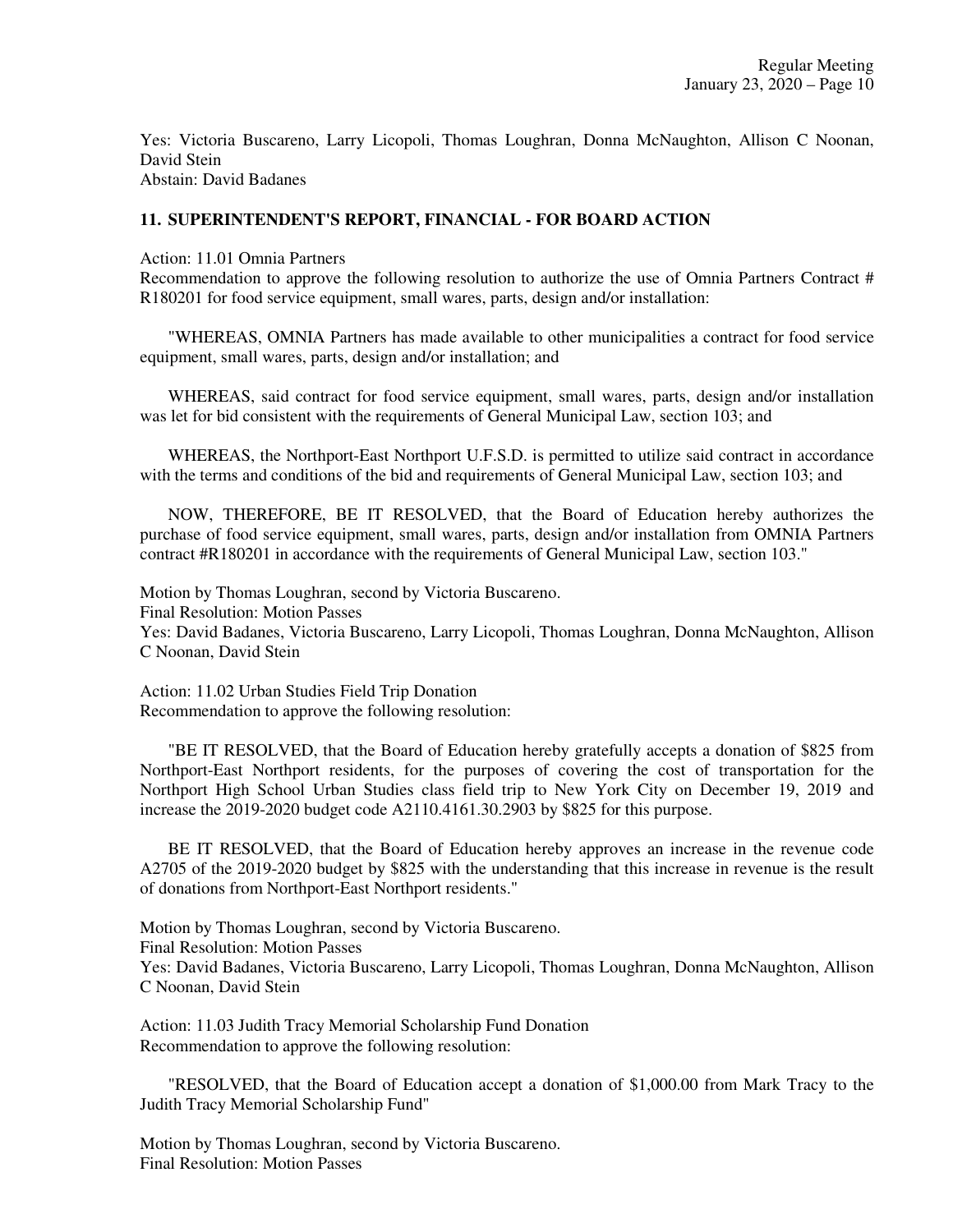Yes: David Badanes, Victoria Buscareno, Larry Licopoli, Thomas Loughran, Donna McNaughton, Allison C Noonan, David Stein

Action: 11.04 Lt. Commander Christopher C. Tragna Memorial Scholarship Fund Donation Recommendation to approve the following resolution:

"RESOLVED, that the Board of Education accept a donation of \$500.00 from Charles and Barbara Tragna to the Lt. Commander Christopher C. Tragna Memorial Scholarship Fund."

Motion by Thomas Loughran, second by Victoria Buscareno. Final Resolution: Motion Passes Yes: David Badanes, Victoria Buscareno, Larry Licopoli, Thomas Loughran, Donna McNaughton, Allison C Noonan, David Stein

Action: 11.05 Alto Sax Donation Recommendation to approve the following resolution:

"RESOLVED, that the Board of Education accept a donation of a Jean Baptiste Alto Saxophone, Serial #286AL3B0058, from community member, Ms. Tracey Bernson. The instrument is valued at approximately \$450.00."

Motion by Thomas Loughran, second by Victoria Buscareno. Final Resolution: Motion Passes Yes: David Badanes, Victoria Buscareno, Larry Licopoli, Thomas Loughran, Donna McNaughton, Allison C Noonan, David Stein

Action: 11.06 Lt. Commander Christopher C. Tragna Memorial Scholarship Donation Recommendation to approve the following resolution:

"RESOLVED, that the Board of Education accept a donation of \$250.00 from Robert Schildkraut to the Lt. Commander Christopher C. Tragna Memorial Scholarship Fund"

Motion by Thomas Loughran, second by Victoria Buscareno. Final Resolution: Motion Passes Yes: David Badanes, Victoria Buscareno, Larry Licopoli, Thomas Loughran, Donna McNaughton, Allison C Noonan, David Stein

Action: 11.07 Outboard Motors Donation Recommendation to approve the following resolution:

"RESOLVED, that the Board of Education accept a donation of various size outboard motors from Centerport Boatworks, Inc. The outboard motors are valued at approximately \$1,200.00"

Motion by Thomas Loughran, second by Victoria Buscareno.

Final Resolution: Motion Passes

Yes: David Badanes, Victoria Buscareno, Larry Licopoli, Thomas Loughran, Donna McNaughton, Allison C Noonan, David Stein

Action: 11.08 Motivational Media

Recommendation to approve a Supplemental Education Services Agreement between the Northport-East Northport Union Free School District and Motivational Media for "The Good Life" I-max like digital theater presentation that challenges and inspires students to be kinder, more respectful, smarter in making healthy decisions and more determined to overcome their struggles in life, in the amount of \$899 (ENMS)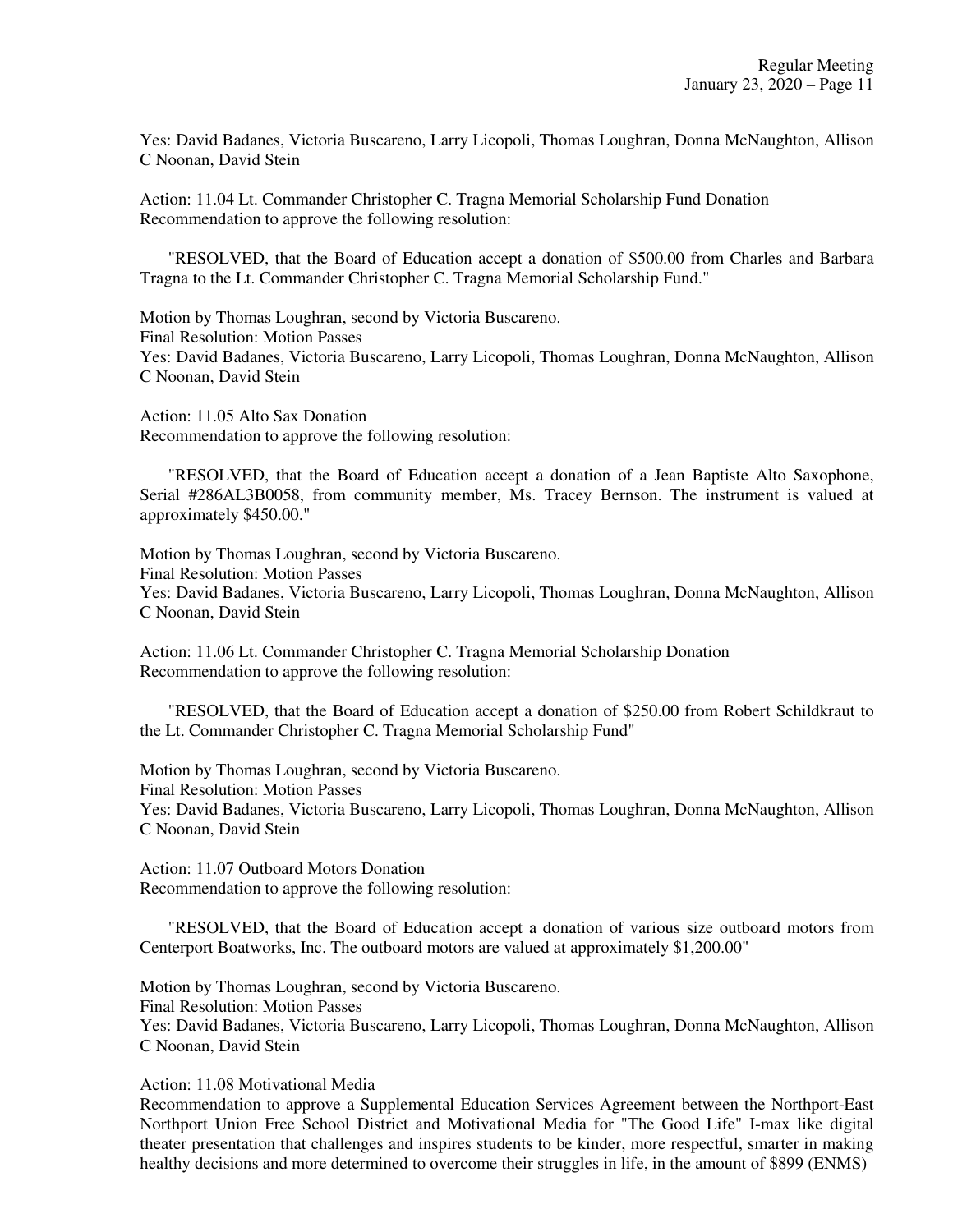Motion by Thomas Loughran, second by Victoria Buscareno.

Final Resolution: Motion Passes

Yes: David Badanes, Victoria Buscareno, Larry Licopoli, Thomas Loughran, Donna McNaughton, Allison C Noonan, David Stein

Action: 11.09 Health Services Contracts

Recommendation to authorize the Board President to sign contracts with the following districts to provide Health Services for Northport-East Northport students attending school in that district during the 2019- 2020 school year:

- 11.09.1 Huntington Union Free School District, fourteen (14) students attending St. Patrick's School @635.36, totaling \$8,895.04
- 11.09.2 West Islip School District, five (5) students attending St. John the Baptist @ \$878.05, totaling \$4,390.25

Motion by Thomas Loughran, second by Victoria Buscareno.

Final Resolution: Motion Passes

Yes: David Badanes, Victoria Buscareno, Larry Licopoli, Thomas Loughran, Donna McNaughton, Allison C Noonan, David Stein

Action: 11.10 United Cerebral Palsy of Greater Suffolk, Inc.

Recommendation to approve a 2019-2020 Agreement between the Northport-East Northport Union Free School District and United Cerebral Palsy of Greater Suffolk, Inc. (Spec. Ed.)

Motion by Thomas Loughran, second by Victoria Buscareno.

Final Resolution: Motion Passes

Yes: David Badanes, Victoria Buscareno, Larry Licopoli, Thomas Loughran, Donna McNaughton, Allison C Noonan, David Stein

Action: 11.11 McCarney Enterprises, Inc. d/b/a McCarney Tours Recommendation to approve Riders to Agreements between the Board of Education of the Northport-East Northport Union Free School District and McCarney Enterprises, Inc. d/b/a McCarney Tours (Contract #20556 and #20557) (NHS)

Motion by Thomas Loughran, second by Victoria Buscareno. Final Resolution: Motion Passes Yes: David Badanes, Victoria Buscareno, Larry Licopoli, Thomas Loughran, Donna McNaughton, Allison C Noonan, David Stein

Action: 11.12 McCarney Enterprises, Inc. d/b/a McCarney Tours Recommendation to approve a Rider to Agreement between the Board of Education of the Northport-East Northport Union Free School District and McCarney Enterprises, Inc. d/b/a McCarney Tours (Contract #20343) (NHS)

Motion by Thomas Loughran, second by Victoria Buscareno. Final Resolution: Motion Passes Yes: David Badanes, Victoria Buscareno, Larry Licopoli, Thomas Loughran, Donna McNaughton, Allison C Noonan, David Stein

Action: 11.13 WITHDRAWN

Action: 11.14 Change Orders Recommendation to approve the following Change Orders: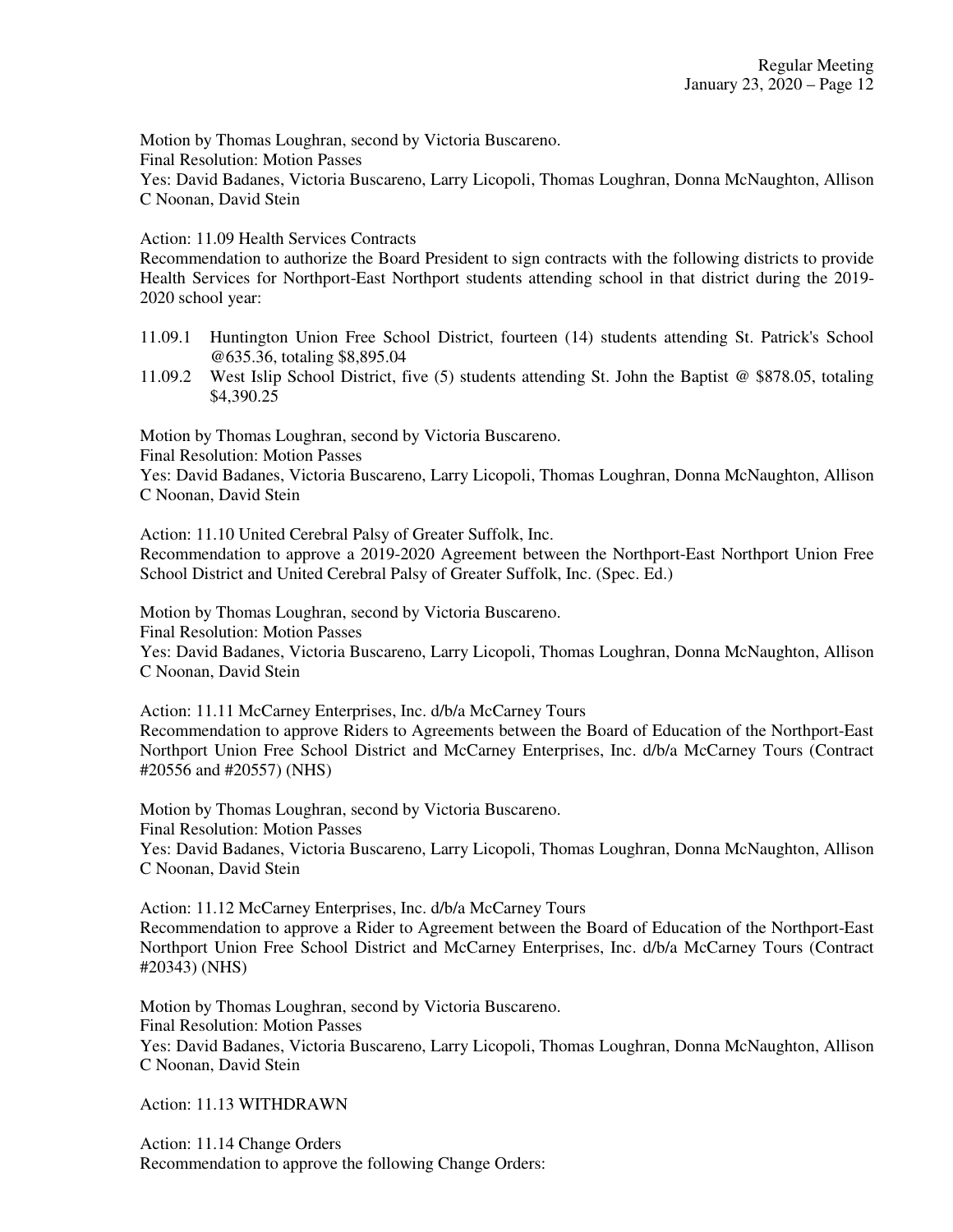- 11.14.1 Change Order No. 1, SED No. 58-04-04-03-0-007-020, Ocean Avenue Elementary School, increase in the amount of \$17,262.12
- 11.14.2 Change Order No. 1, SED No. 58-04-04-03-0-002-020, Dickinson Avenue Elementary School, increase the amount of \$1,087.81
- 11.14.3 Change Order No. 3, SED No. 58-04-04-03-0-010-035, Northport High School, decrease in the amount of \$2,423.91
- 11.14.4 Change Order No. 2, SED No. 58-04-04-03-0-019-018, Bellerose Avenue Elementary School, decrease in the amount of \$780.42

Motion by Thomas Loughran, second by Victoria Buscareno.

Final Resolution: Motion Passes

Yes: David Badanes, Victoria Buscareno, Larry Licopoli, Thomas Loughran, Donna McNaughton, Allison C Noonan, David Stein

Action: 11.15 Treasurer's Report and Monthly Summary of Receipts and Disbursements Recommendation to approve the Treasurer's Report and Monthly Summary of Receipts and Disbursements:

11.15.1 Treasurer's Report for the period November 1, 2019 through November 30, 2019

11.15.2 Monthly Summary of Receipts and Disbursements for November 2019

Motion by Thomas Loughran, second by Victoria Buscareno.

Final Resolution: Motion Passes

Yes: David Badanes, Victoria Buscareno, Larry Licopoli, Thomas Loughran, Donna McNaughton, Allison C Noonan, David Stein

Action: 11.16 Schedule of Investments Recommendation to approve the Schedule of Investments as of November 30, 2019

Motion by Thomas Loughran, second by Victoria Buscareno. Final Resolution: Motion Passes Yes: David Badanes, Victoria Buscareno, Larry Licopoli, Thomas Loughran, Donna McNaughton, Allison C Noonan, David Stein

Action: 11.17 Collateral Schedule Recommendation to approve the Collateral Schedule as of November 30, 2019

Motion by Thomas Loughran, second by Victoria Buscareno. Final Resolution: Motion Passes Yes: David Badanes, Victoria Buscareno, Larry Licopoli, Thomas Loughran, Donna McNaughton, Allison C Noonan, David Stein

Action: 11.18 Bank Reconciliation Recommendation to approve the Bank Reconciliation Report for the Month Ended November 30, 2019

Motion by Thomas Loughran, second by Victoria Buscareno. Final Resolution: Motion Passes Yes: David Badanes, Victoria Buscareno, Larry Licopoli, Thomas Loughran, Donna McNaughton, Allison C Noonan, David Stein

Action: 11.19 General Fund Projected Cash Flow Statement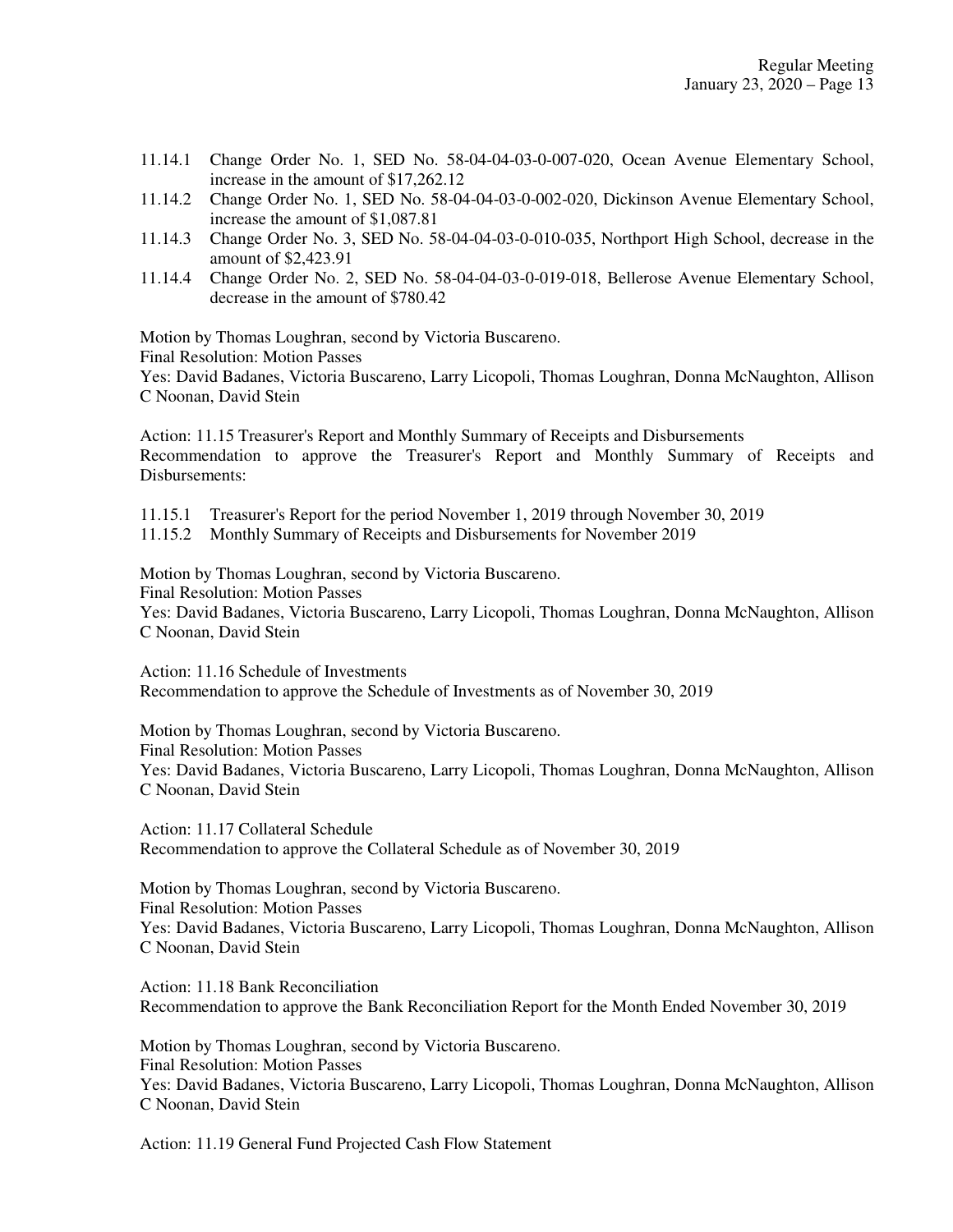Recommendation to approve the General Fund Projected Cash Flow Statement for the year ending 2019- 2020, Actual Data July 1, 2019 - November 30, 2019, Estimated Data December 1, 2019 - June 30, 2020

Motion by Thomas Loughran, second by Victoria Buscareno. Final Resolution: Motion Passes Yes: David Badanes, Victoria Buscareno, Larry Licopoli, Thomas Loughran, Donna McNaughton, Allison C Noonan, David Stein

Action: 11.20 School Lunch Profit and Loss Recommendation to approve the School Lunch Profit and Loss Statement for the period September 1, 2019 through November 30, 2019.

Motion by Thomas Loughran, second by Victoria Buscareno. Final Resolution: Motion Passes Yes: David Badanes, Victoria Buscareno, Larry Licopoli, Thomas Loughran, Donna McNaughton, Allison C Noonan, David Stein

Action: 11.21 Monthly Revenue and Budget Status Report - Special Aid Fund Recommendation to approve the Monthly Revenue and Budget Status Report - Special Aid Fund for the Month Ending November 30, 2019

Motion by Thomas Loughran, second by Victoria Buscareno. Final Resolution: Motion Passes Yes: David Badanes, Victoria Buscareno, Larry Licopoli, Thomas Loughran, Donna McNaughton, Allison C Noonan, David Stein

Action: 11.22 Monthly Revenue and Budget Status Report - General Fund Recommendation to approve the Monthly Revenue and Budget Status Report - General Fund for the Month Ending November 30, 2019

Motion by Thomas Loughran, second by Victoria Buscareno. Final Resolution: Motion Passes Yes: David Badanes, Victoria Buscareno, Larry Licopoli, Thomas Loughran, Donna McNaughton, Allison C Noonan, David Stein

Action: 11.23 Monthly Revenue and Budget Status Report - Capital Fund Recommendation to approve the Monthly Revenue and Budget Status Report - Capital Fund for the Month Ending November 30, 2019

Motion by Thomas Loughran, second by Victoria Buscareno. Final Resolution: Motion Passes Yes: David Badanes, Victoria Buscareno, Larry Licopoli, Thomas Loughran, Donna McNaughton, Allison C Noonan, David Stein

Action: 11.24 Monthly Revenue and Budget Status Report - School Lunch Fund Recommendation to approve the Monthly Revenue and Budget Status Report - School Lunch Fund for the Month Ending November 30, 2019

Motion by Thomas Loughran, second by Victoria Buscareno. Final Resolution: Motion Passes Yes: David Badanes, Victoria Buscareno, Larry Licopoli, Thomas Loughran, Donna McNaughton, Allison C Noonan, David Stein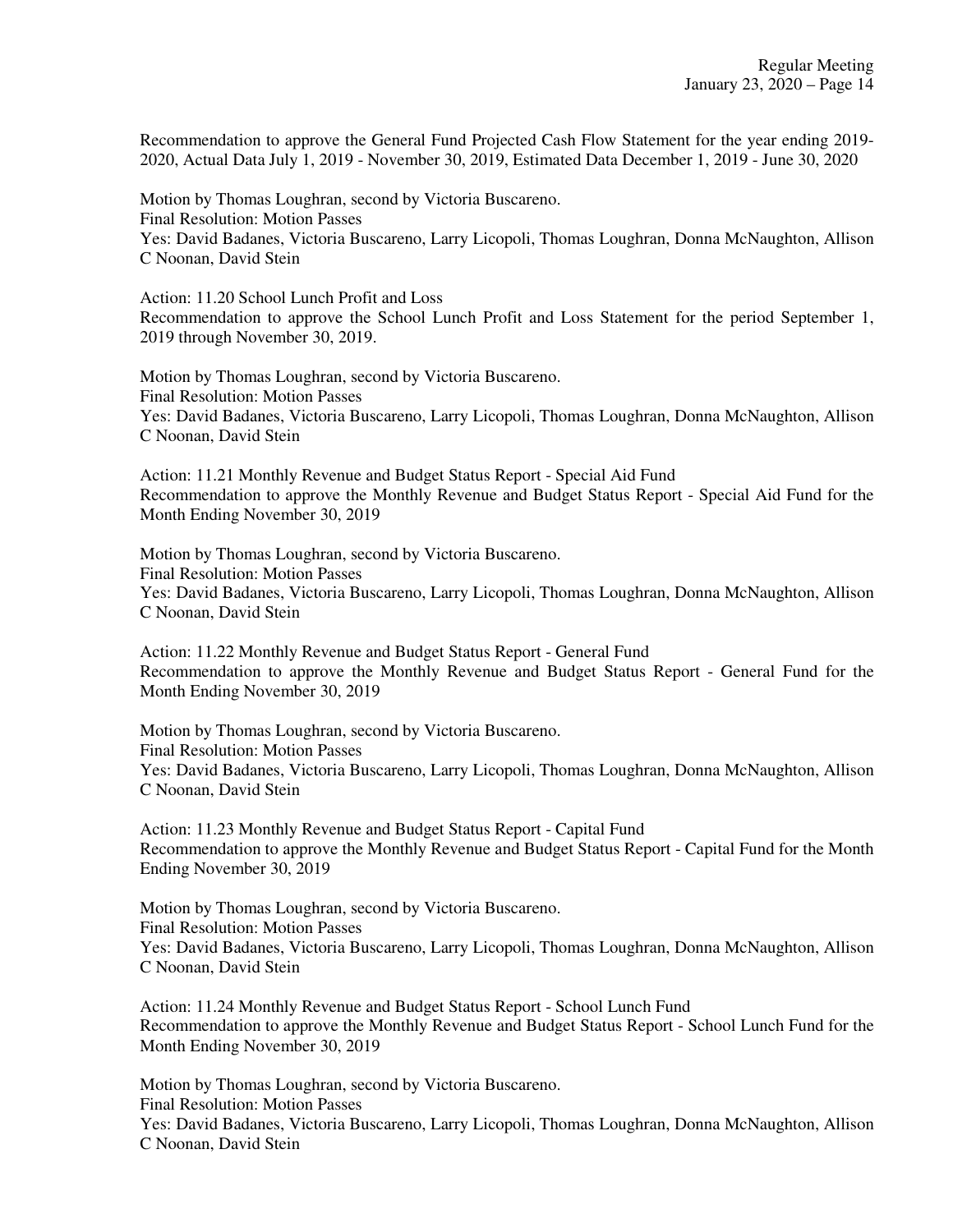Action: 11.25 Non-Resident Tuition Charges

Recommendation to approve the 2018-2019 actual non-resident tuition charges and the 2019-2020 estimated non-resident tuition charges, identifying the amounts that will be charged to other school districts for any of their students who are enrolled in our District.

Motion by Thomas Loughran, second by Victoria Buscareno. Final Resolution: Motion Passes Yes: David Badanes, Victoria Buscareno, Larry Licopoli, Thomas Loughran, Donna McNaughton, Allison C Noonan, David Stein

Action: 11.26 Quarterly Student Activity Account Reports

Recommendation to approve the following Quarterly Student Activity Account Fund Reports for the period of July 1, 2019 through September 30, 2019:

- 11.26.1 Northport High School
- 11.26.2 East Northport Middle School
- 11.26.3 Northport Middle School

Motion by Thomas Loughran, second by Victoria Buscareno.

Final Resolution: Motion Passes

Yes: David Badanes, Victoria Buscareno, Larry Licopoli, Thomas Loughran, Donna McNaughton, Allison C Noonan, David Stein

Action: 11.27 Transfer of General Fund Appropriations Recommendation to approve Transfer of General Fund Appropriations in the 2019-2020 fiscal year (\$169,975.00)

Motion by Thomas Loughran, second by Victoria Buscareno. Final Resolution: Motion Passes Yes: David Badanes, Victoria Buscareno, Larry Licopoli, Thomas Loughran, Donna McNaughton, Allison C Noonan, David Stein

Action: 11.28 Transfer of Capital Fund Appropriations Recommendation to approve Transfer of Capital Fund Appropriations in the 2019-2020 fiscal year (\$15,000.00)

Motion by Thomas Loughran, second by Victoria Buscareno. Final Resolution: Motion Passes Yes: David Badanes, Victoria Buscareno, Larry Licopoli, Thomas Loughran, Donna McNaughton, Allison C Noonan, David Stein

## **12. SUPERINTENDENT'S REPORT - FOR INFORMATION ONLY**

Information: 12.01 Budget Transfers for the period December 20, 2019 through December 31, 2019 - As per Board Policy #6150 all transfers between salary codes up to \$25,000 and transfers between all other codes up to \$10,000 are to be reported to the Board of Education as an information item

Information: 12.02 Schedule H - Use of Facilities

## **13. UNFINISHED BUSINESS**

Discussion: 13.01 HPV Advocacy Letter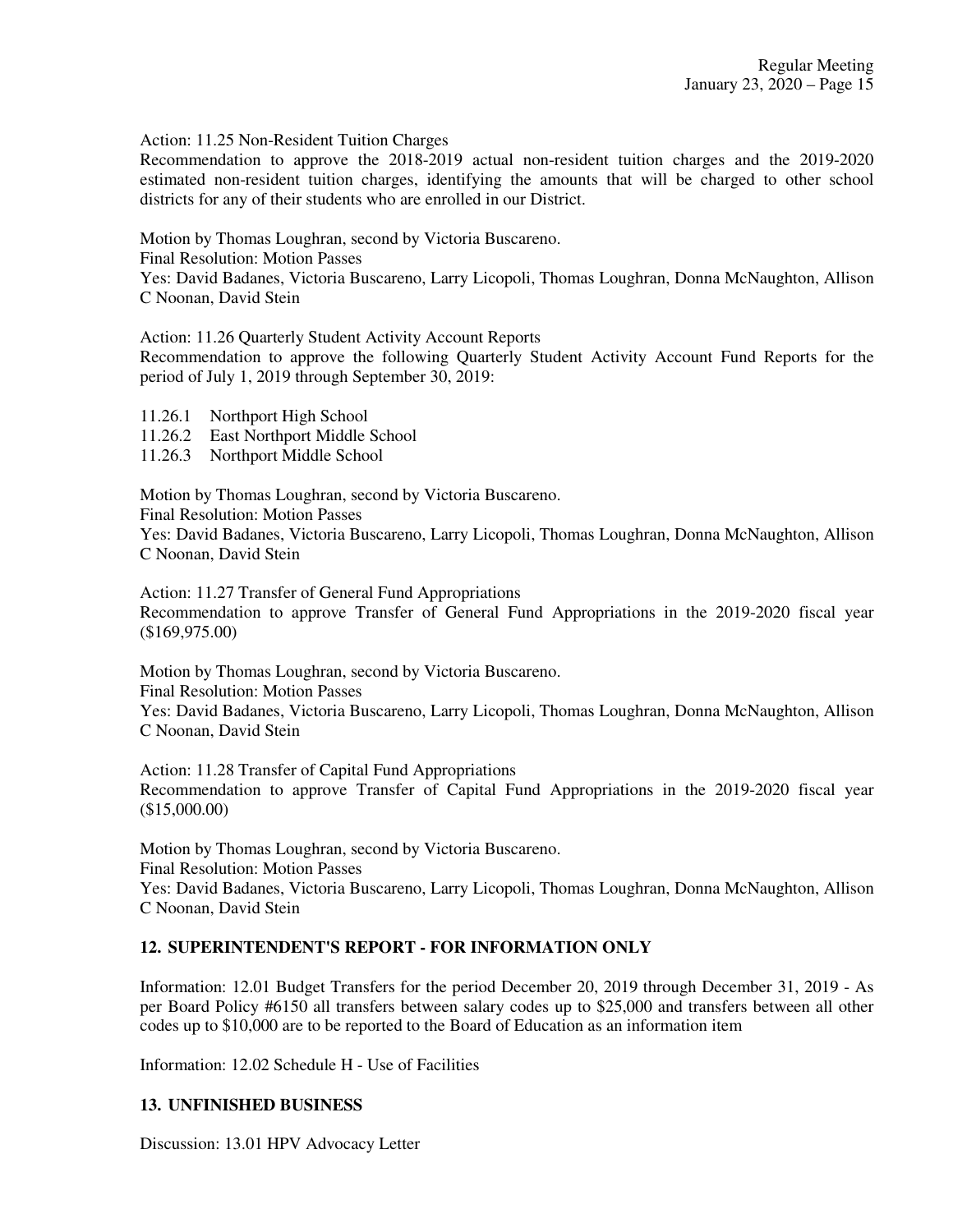Vice President Noonan asked the Board to consider writing a letter to legislators regarding the proposed bills regarding HPV and flu vaccines which would make them mandated for students to enter school and require the school to administer them without parental consent.

Mr. Joseph Centamore stated that their children are being denied access to a free and public education. Northport is one of the largest communities in the state with unvaccinated children. The Board needs to advocate for these children to get back in school and reach out to Senator Gaughran.

There was a brief discussion by the Board and they agreed to draft a letter regarding the proposed bills.

Action: Direct Superintendent to draft a letter opposing the proposed HPV and Flu vaccine bills.

Motion by David Stein, second by Allison C Noonan. Final Resolution: Motion Passes Yes: David Badanes, Victoria Buscareno, Larry Licopoli, Thomas Loughran, Donna McNaughton, Allison C Noonan, David Stein

Trustee Buscareno requested that the Board add to the next agenda advocacy for the students unable to attend school because of the religious exemption for vaccines.

### **14. NEW BUSINESS**

**15. ADJOURNMENT** - Board policy requires adjournment by 10:30 pm, unless meeting is extended by vote.

Information: 15.01 Upcoming Meetings

REGULAR MEETING Thursday, February 6, 2020 7:00 p.m. William J. Brosnan School

SPECIAL MEETING TO DISCUSS PROPOSED BUDGET Buildings & Grounds, Transportation, Security Thursday, March 5, 2020 7:00 p.m. William J. Brosnan School

SPECIAL MEETING TO DISCUSS PROPOSED BUDGET Instruction, Technology, BOCES, Special Education Thursday, March 12, 2020 7:00 p.m. William J. Brosnan School

SPECIAL MEETING TO DISCUSS PROPOSED BUDGET Personnel & Benefits Thursday, March 19, 2020 7:00 p.m. William J. Brosnan School

SPECIAL MEETING TO DISCUSS PROPOSED BUDGET Revenue, Fund Balance, Reserves PRELIMINARY PUBLIC HEARING